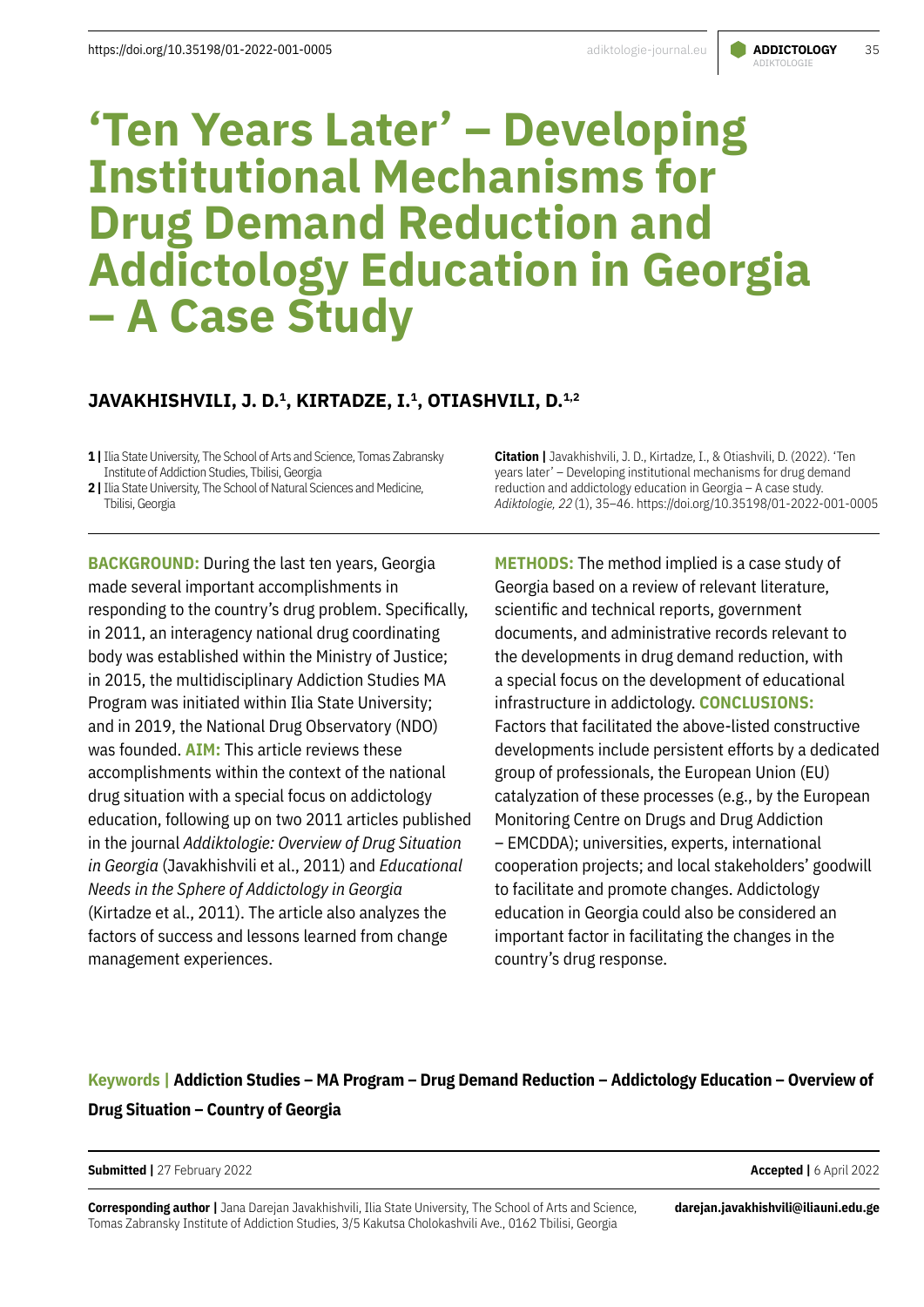### **B 1 INTRODUCTION**

ADIKTOLOGIE

Georgia is an upper-middle-income Black Sea country. It regained independence from Russia at the end of the 1980s, after the collapse of the Soviet Union. Since then, the country has experienced several military conflicts, culminating in 2008 with the war with Russia, followed by the so-called 'Creeping occupation.'1 As a result, approximately 20% of the country's territory is occupied, and nearly 6% (UNHCR, 2009) of the population is forcibly (internally) displaced. For three decades, the country has been experiencing multiple political, social, and economic crises. In 2020–2021, COVID-19 related restrictions hit the country's economy hard, and the poverty rate increased by an estimated 5.4% points (The World Bank, 2021). In 2021, more than 20% of the country's population was living below the poverty line (GeoStat, 2021). Georgia's democracy is young and fragile and continues to suffer from Soviet legacies and the influence of the Russian hybrid war (Zygierewicz, 2021). The situation in Georgia creates a complex system of social determinants that influence the use of psychoactive substances and contribute to substance use disorder (SUD). Georgia's drug-response system is strongly influenced by Soviet inertia: specifically, punitive drug legislation and an implemented drug policy based largely on the war on drugs approach (Javakhishvili et al., 2016; Otiashvili et al., 2016). At the same time, beginning in 2010, Georgia introduced several important changes to the fields of drug coordination, demand reduction, harm reduction, monitoring, and addictology education.

This paper aims to reflect on the factors that facilitated the constructive changes, relevant lessons, and share them with larger professional audiences interested in the development of institutional mechanisms for drug demand reduction and addictology education in low- and middle-income countries suffering from totalitarian inertia.

The methodology used to achieve this aim is a case study of Georgia as a country, based on a narrative review of relevant literature, scientific and technical reports, government documents, and administrative records relevant to the developments in drug demand reduction, with a particular focus on the development of educational infrastructure in addictology.

In section 2 of the paper, we describe Georgia's drug situation to highlight the wider drug-related context in the country. Section 3 describes the introduction of the addiction studies master's (MA) program and other institutional mechanisms for drug demand reduction. Section 4 is dedicated to the discussion, and section 5 concludes with lessons learned from the described experiences.

<https://idfi.ge/en/changed-borders-of-georgia-after-occupation>

# **B 2 OVERVIEW OF THE DRUG SITUATION IN GEORGIA**

### **2.1 Drug legislation, policy, and coordination**

Drug legislation is punitive in Georgia. The first incidence of drug use revealed by rapid urine testing and/or possession of a small amount for personal use is considered an administrative offense; a second offense within the following 12 months is considered a criminal offense. Based on the articles 260 and 273 of the criminal code of Georgia, criminal liability for drug use and drug possession for personal use is disproportionally high<sup>2</sup>. The absence of a definition of a threshold for small quantities for most illicit drugs has grave legal implications. In particular, possession of any detectable amount of these substances (even the remains of substances in paraphernalia) qualifies as a large amount. It results in a minimum of five years of imprisonment (Beselia et al., 2019).

Random street drug testing is a widely implemented practice. It is considered by the government to be a form of prevention, despite the evidence that street drug testing does not decrease drug use but increases risk of human rights violations (Otiashvili et al., 2012). Futhermore, statistical analysis reveals that street drug testing follows the country's elections cycle, increasing dramatically in the post-election periods and decreasing in the pre-election periods (Beselia et al., 2019). This regularity suggests that random street drug testing represents a form of totalitarian inertia aimed at disciplining the population *(Figure 1):*

Beginning in 2015<sup>3</sup> a number of constitutional court cases initiated by Georgian civil activists and representatives of the political opposition resulted in a series of decisions designating certain sub-articles of article no. 260 of Georgia's criminal code as unconstitutional. These cases helped advance drug legislation reform, but much remains to be done. Between 2005 and 2018, the country's civil society and international

No. 1/3/1282 decision of the Constitutional Court of Georgia (July 30. 2018) on the case "Georgian Citizens Zurab Japaridze and Vakhtang Megrelishvili vs. the Parliament of Georgia" accessible (in Georgian language) at [https://matsne.gov.ge?ka?document/](https://matsne.gov.ge?ka?document/view/4283100?publication=0) [view/4283100?publication=0](https://matsne.gov.ge?ka?document/view/4283100?publication=0)

No. 1/8/696 decision of the Constitutional Court of Georgia (July 13, 2017) on the case "Georgian Citizen Lasha Bakhutashvili vs. the Parliament of Georgia" accessible (in Georgian language) at <https://matsne.gov.ge/ka/document/view/3750710?publication=0>

**<sup>1 |</sup>** The term 'Creeping occupation' refers to the regular movement of the so-called 'administrative border' deeper into the country since Russia occupied two regions of Georgia.

**<sup>2 |</sup>** Article 260 imposes six months to lifetime imprisonment for illegal preparation, manufacturing, purchase, storage, transportation, shipment, or sale of drugs, their analogues or precursors, or new psychoactive substances; Article 273 imposes a fine of up to one year of imprisonment for illegal preparation, purchase, storage, or use without doctor's prescription in small amounts for personal use (Alavidze et al., 2016).

**<sup>3</sup>** | No. 1/4/592 decision of the Constitutional Court of Georgia (Oct 24, 2015) on the Case "Georgia Citizen Beka Tsikarishvili vs. the Parliament of Georgia" accessible (in Georgian language) at <https://matsne.gov.ge/ka/document/view/3045482?publication=0>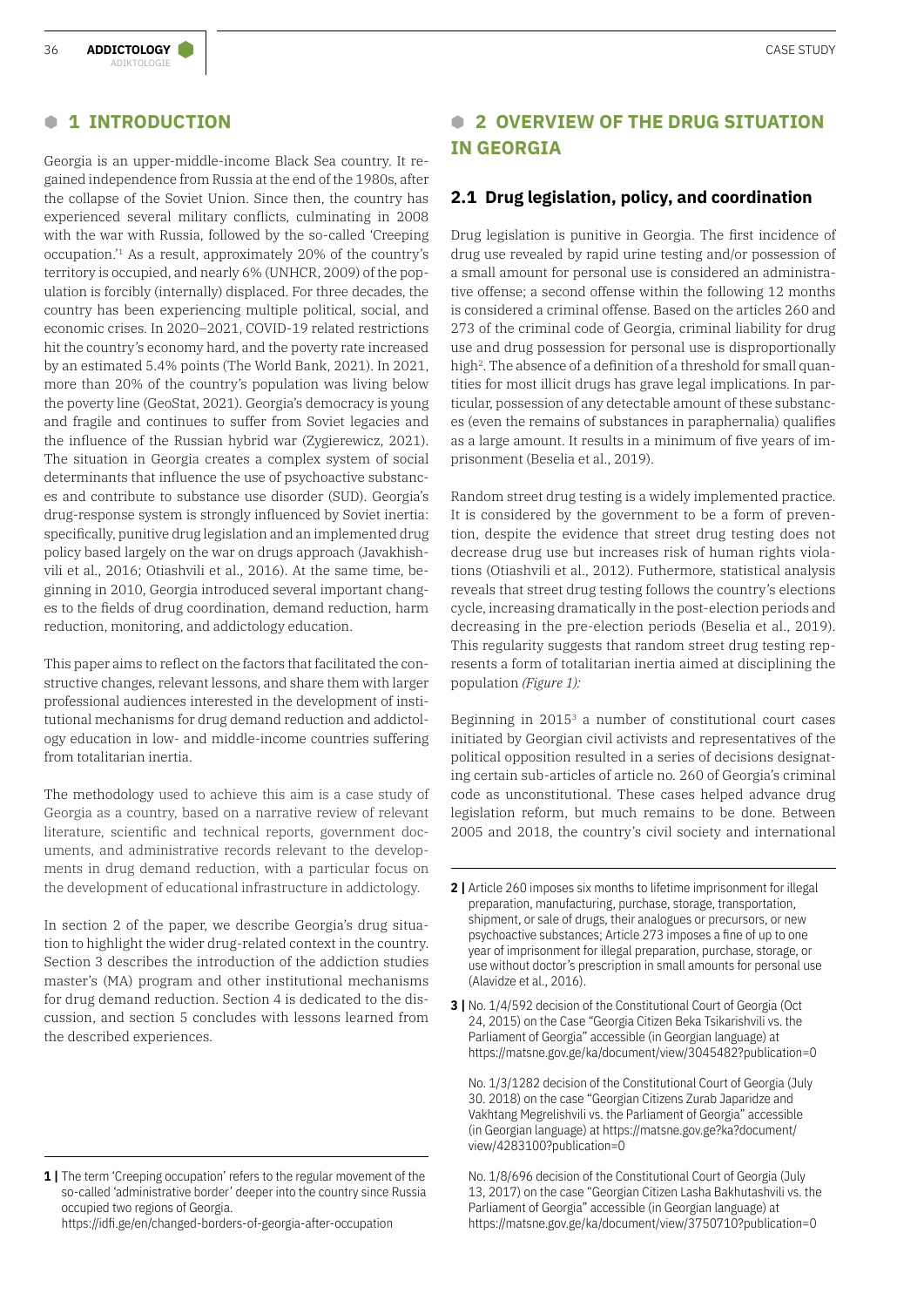



**Figure 1** | Dynamics of street drug testing by years (Beselia et al., 2019)

partners prepared four different legislative change packages to decriminalize drug use. However, none of these packages were approved by the government.

Until recently, the country's drug policy was extremely unbalanced, as drug demand reduction was underdeveloped and poorly funded within the state budget (Javakhishvili et al., 2014; Javakhishvili et al., 2009; Otiashvili et al., 2009). Traditionally, the budget did not allocate any funds for prevention, and only minor funding was allocated for treatment. As a result, people with SUD had to pay for treatment out-of-pocket, and the rates were at least five times as high as the minimal monthly income of most people who use drugs (PWUD) (e.g., see Alavidze et al., 2016; Sribiladze & Tavzarashvili, 2012). Since 2005, opioid substitution therapy (OST) has been available, serving beneficiaries free of charge through the Global Fund to Fight AIDS, Tuberculosis, and Malaria (The Global Fund). The state began to co-finance the OST programs and gradually took over the Global Fund. Initially, beneficiaries had to pay for the state-run OST programs' services (the substitutive drug was purchased and provided by the state for free), but services and treatment have been free since 2018. Correspondingly, the state budget for drug treatment increased to some extent (Javakhishvili et al., 2021).

The national coordinating body, the so-called National Inter-Agency Council for Combatting Drug Addiction, was formed in 2011 under the auspices of the Ministry of Justice. The Council is chaired by the Minister of Justice and unites top representatives of all the relevant state agencies (ministries) and one expert representative of the civil society<sup>4</sup>. In 2013, the Council started to coordinate regular (once every four to five years) development of the national drug strategy<sup>5</sup>, along with the corresponding national action plan(s). The national drug strategy documents are usually compiled by experts in addiction studies, with the participation of the relevant state agencies' representatives. The strategies are based on the four pillars of prevention, treatment and rehabilitation, harm reduction, and supply reduction.

### **2.2 Drug use among youth and general population**

Before 2015 no studies were conducted to reveal the scale of drug use among youth and the general population. In 2015, for the first time in Georgia, the European School Survey on Alcohol and Other Drugs (ESPAD) was implemented on a national scale (National Center for Disease Control, (NCDC), 2016), as well as the first General Population Survey (GPS). (Kirtadze et al., 2016). In 2019 the ESPAD study was repeated (Sturua, 2020), and the GPS will be repeated in 2022 within the framework of the 'European Monitoring Centre for Drugs and Drug Addiction for Georgia' (EMCDDA4Georgia<sup>6</sup>) project.

According to the most recent ESPAD, in terms of lifetime use, the most widespread substances among youth are alcohol (85% of the surveyed admitted lifetime use and 45% had at least one lifetime experience of alcohol intoxication); tobacco (43%); cannabis (14%); inhalants (5%); new psychoactive substances (NPS) (2.8%); and Ecstasy (2%) (National Drug Observatory, 2022).

**<sup>4 |</sup>** On November 11, 2011, the President of Georgia issued a special decree no. 751 'On Approval of the Composition and Regulations of the Interagency Coordinating Council for Combating Drug Abuse.' In 2014 the Council was redefined by the Decree no.342 by the Government of Georgia. <https://justice.gov.ge/?m=articles&id=DzRV0r7tdd>

**<sup>5</sup>** In the official documents the term 'The National Anti-Drug Strategy' is used as the title, as in the official language, the war on drugs discourses prevails in the country.

**<sup>6 |</sup>** The European Union (EU) funded and EMCDDA implemented project focused on supporting the Georgian government to further develop institutional mechanisms for drug monitoring and drug demand reduction. The projects started in 2021.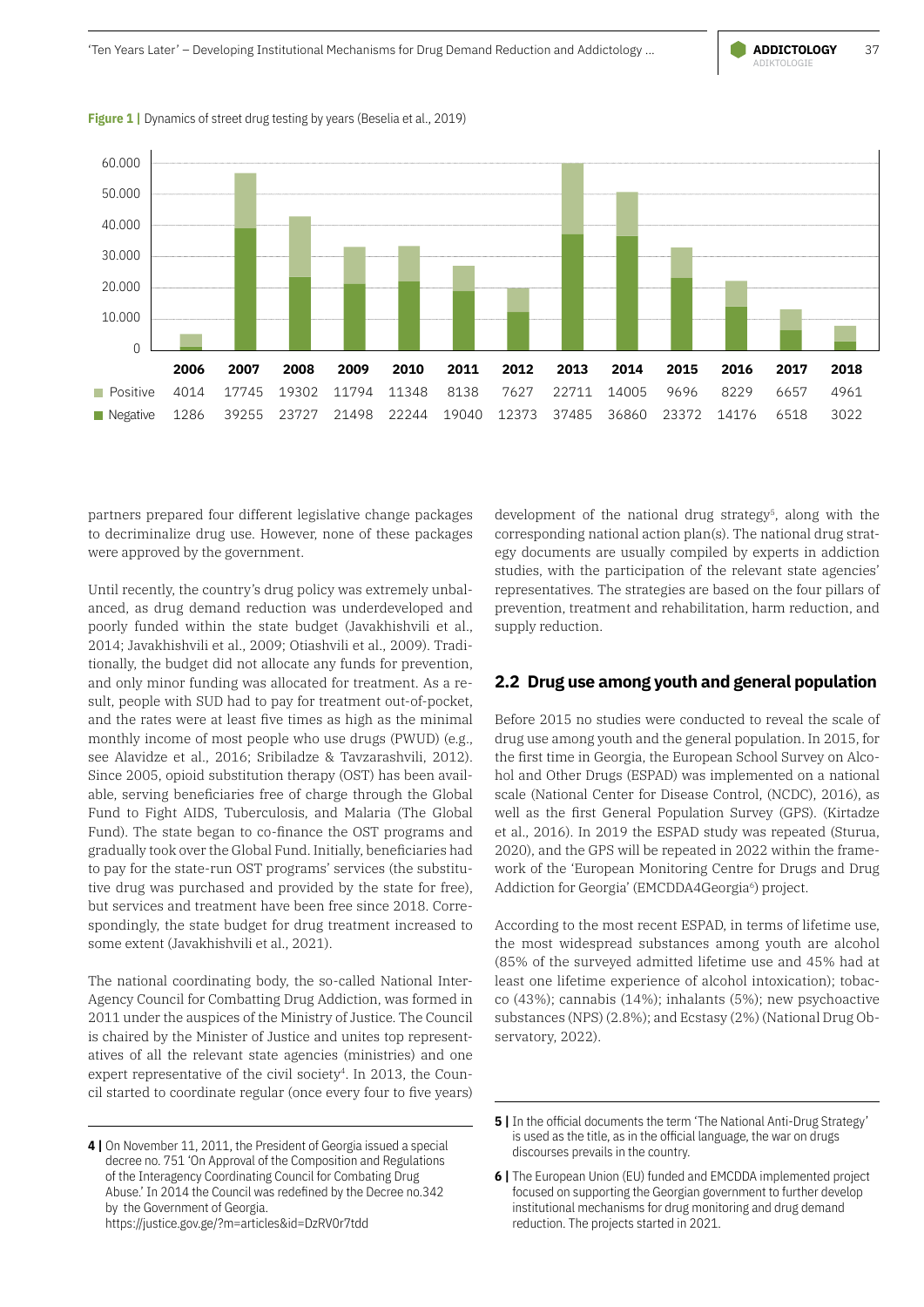Like the ESPAD, the GPS revealed that alcohol is the most prevalent psychoactive substance among the Georgian population ages 18 to 64: 91% of respondents admitted at least one lifetime use of alcohol. One in every ten respondents admitted to using psychotropic medicine without a doctor's prescription. Lifetime cannabis use was high among men (32%) and much lower among women (2.9%). A very low number of study participants admitted to using NPS and illegal drugs. The study authors attributed this low number to the respondents' possible reluctance to admit drug use due to stigma and/or punitive drug legislation (Kirtadze et al., 2016).

### **2.3 Treatment demand**

Medical model-based abstinence-oriented treatment (AOT) was the only treatment mode available in the country until 2005, when an OST infrastructure began to develop and compete with AOT. Currently, six AOT clinics operate, mainly in Tbilisi, and 22 OST sites operate in different regions. Two of the 22 OST sites function in prison settings and provide shortterm methadone detoxification. The psychosocial component is underdeveloped in both AOT and OST programs, and genuine multidisciplinary approaches, case management, and quality psychological therapies still need to be promoted and established (Javakhishvili et al., 2021). In 2020, 2,191 persons received AOT (including 26), and 11,806 received treatment at OST facilities, including 78 women (National Drug Observatory, 2022). Drug treatment services utilization by women is still very low due to stigma, self-stigma, and several other barriers related to the fact that existing services are not tailored to women's needs (Otiashvili et al., 2015).

### **2.4 High-risk drug use**

High-risk drug use is defined as injection drug use. The Population Size Estimation studies, followed by experts' consensus meetings (for achieving consensus on the population size of people who inject drugs, or PWID), were conducted regularly from 2009 to 2017. According to these studies, injection drug use is on the rise, increasing from 40,000 in 2009 to 45,000 in 2012, 49,700 in 2014, and 52,500 in 2016 (Public Union Bemoni, 2010; Sirbiladze & Tavzarashvili, 2012; Curation International Foundation & Public Union Bemoni, 2017).

A number of characteristics are peculiar to the Georgian drug scene: polysubstance use (Otiashvili et al., 2016), use of homemade opioids (i.e., desomorphine) and stimulants (i.e., 'Vint'/'Jeff') (Otiashvili et al., 2017), and low frequency compared to other geographic locations (Kirtadze, 2018). The most widespread injection drugs are opioids, followed by stimulants (Georgian Harm Reduction Network, 2019). Use of NPS is an increasing trend (Curation International Foundation & Public Union Bemoni, 2017), along with drug use in nightlife settings, where the most prevalent illegal substances include MDMA/ Ecstasy, cannabis, and ketamine (Beselia et al., 2018; Otiashvili et al., 2019).

### **2.5 Drug-related deaths**

The Drug Related Death (DRD) indicator is underreported due to barriers such as the country's underdeveloped system of registration, stigma, religious concerns, and punitive legislation. In 2020, only 36 DRD cases were registered; in 2019, 40; and in 2018, 41. This reporting contrasts with the results of the quantitative study conducted by the Georgian Harm Reduction Network (GHRN), which revealed that in 2019 alone, among 987 beneficiaries of needle and syringe programs, 3.5% of respondents experienced at least one overdose in the last 30 days (GHRN, 2019).

### **2.6 Drug-related infectious diseases**

Georgia is identified as an HIV/AIDS low prevalence country (0.3%), though incidence rates are steadily increasing yearly (except for 2020 and 2021, when fewer cases were registered due to COVID-19 restrictions). HIV/AIDS prevalence among drug users is low and varies from 1% to 7% depending on the location, with the highest rates in Tbilisi, the capital city. (Curation International Foundation and Public Union Bemoni, 2017). The cumulative data reveal that 35% of the HIV cases in Georgia are transmitted through injection drug use (AIDS Center, 2022). Until 2015, Georgia was experiencing a hepatitis C (HCV) epidemic, with an infection rate of 50% among PWUD (Javakhishvili et al., 2012). However, the situation improved when the national HCV elimination program began in 2015. According to the GHRN study, from the non-representative sample of 23,031 beneficiaries of the harm reduction programs tested in 2020–2021, only 17% were HCV positive (National Drug Observatory, 2022) — three times less than in 2012.

### **2.7 Harm reduction**

Harm reduction (HR) began in 2003 with significant support from international donors. Currently, HR is the most developed field in Georgia compared to other drug responses. In 2020, 13 HR sites functioned in 11 Georgian cities (National Drug Observatory, 2020). Services provided include voluntary testing and counseling, needle and syringe programs, condom and informational material distribution, drop-in centers, and case management.

### **2.8 Prevention**

Until 2008, prevention was limited to episodic interventions from Western-funded and trained non-governmental organizations and opinion-based (vs. evidence-based) campaigns from state actors—mainly law enforcement agencies, the Ministry of Education, and the Patriarchy of Georgia Anti Dug Centre. These campaigns are traditionally based on the war on drugs paradigm, scare tactics, a didactic and moralistic approach, and using "Just Say No to Drugs" type messages. The efficacy of these interventions in Georgia is never measured. Since 2018, the non-governmental organization the Global Initiative on Psychiatry-Tbilisi (GIP-Tbilisi) has been operat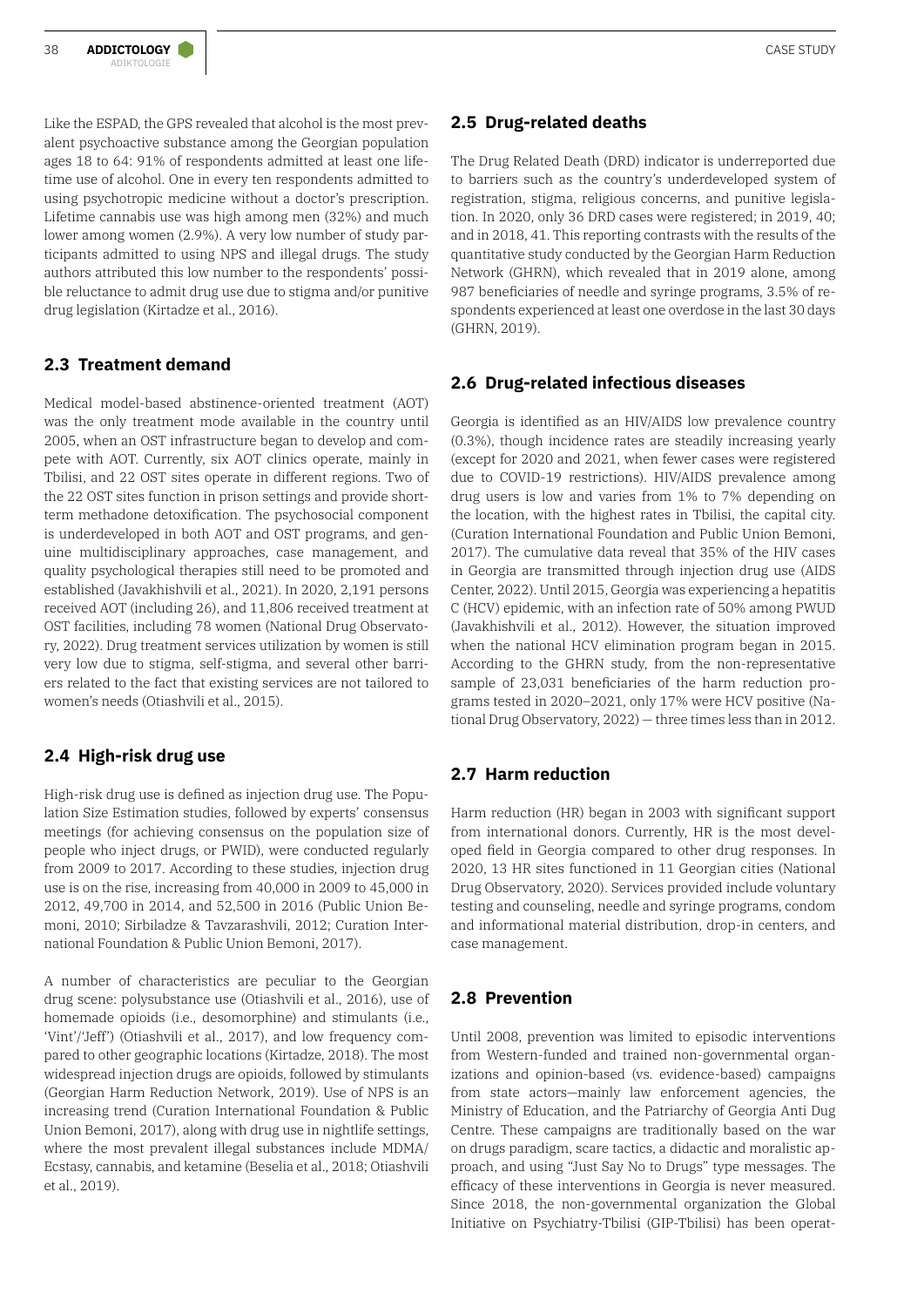ing a family-based, evidence-based preventive service within the framework of the European Commission-funded project focused on youth mental health. In 2019, nine schools began the 'Unplugged' program implementation, operating within the framework of the NCDC supported project, implemented by GIP-Tbilisi in cooperation with the Ministry of Education Department of Resource Officers Psychosocial Service. In addition, the national drug prevention strategy was elaborated and adopted for the first time in 2020 within the framework of the EU-funded European Union Against Drugs and Organized Crime project (EU-ACT)7. In 2022, the European Prevention Curriculum training commenced within the framework of the EMCDDA4Georgia project, accompanied by Ilia State University Tomas Zabransky Institute of Addiction Studies work on translating and formatting the curriculum.

### **2.9 Drug market**

Georgia is not a drug-producing country and is considered a transit country. Home-made drugs have become widespread in recent years, usually cooked for personal use. An increasing trend of NPSs entering the illegal market has been observed in the last several years; new internet- and mobile app-based technologies have diversified traditional supply routes. In 2020, the Addiction Research Center Alternative Georgia conducted a study revealing drug use and supply patterns during the pandemic by monitoring one of the drug-dealing platforms. The study revealed lively traffic (22,000 sale transactions and more than \$4.5 million in revenue during the six-months targeted by the study project); the highest demand was for cannabis products (Otiashvili et al., 2021). The most expensive are the so-called 'traditional drugs' – i.e., 2,000 GEL/600EUR for one gram of methadone crystal, while NPS are much cheaper and accessible, i.e., 150GEL/45EUR for one gram of NPS (National Drug Observatory, 2022).

### **2.10 Drug-related offenses**

In 2020, street drug testing was implemented among 4,936 individuals—less than half compared to 2019; 61.7% were identified as intoxicated (National Drug Observatory, 2022). In addition, 2,598 persons were convicted for drug-related criminal offenses (due to the pandemic, 40.5% less than in 2019). More than 80% of these cases were settled via burgeon plea; more than 20% were imprisoned. For drug-related administrative offenses, 3,986 individuals were fined (due to the pandemic, 43% less than in 2019).

# **B 3 INTRODUCTION OF THE ADDICTION STUDIES MASTER'S PROGRAM AND OTHER INSTITUTIONAL MECHANISMS FOR DEMAND REDUCTION**

### **3.1 Background**

At the beginning of the 2000s, following the country's development and multiplication of HR services and OST sites, a demand emerged for well-trained professionals equipped with up-to-date knowledge and skills. At the same time, there were clear indications that the efficacy of the medically oriented 'narcological'8 treatment inherited from the Soviet past was very low, and that professional thinking needed a paradigm shift towards an interdisciplinary approach, providing an opportunity to address multiple needs of people suffering from SUD in a systematized way.

At the same time that the demand for a qualified workforce emerged, a core team of Georgian professionals concerned with the need to introduce changes appeared on the stage. Many of us were trained within the EU-funded Southern Caucasus Anti-Drug Program (SCAD) framework and engaged in ongoing cooperation with EMCDDA. Some of us received education at Western universities (e.g., Johns Hopkins, Baltimore) and were already collaborating with the U.S. National Institute on Drug Abuse. Most of us had already gained practical experience from working in the different addiction-related fields (treatment institutions, harm reduction programs, drug information, and epidemiology projects), derived lessons from these efforts, and were thirsty for changes.

For us, it was clear that to promote constructive changes, not only should professional thinking be changed, but also the entire landscape of the national response to the drug problem, shaped by the ongoing, stigmatizing, and dehumanizing war on drugs implemented in the country for decades. By 2010, together with the PWUD community and GHRN,<sup>9</sup> we already had submitted two packages of legislative changes aiming to humanize drug policies for the government's consideration, but none were taken seriously.

### **3.2 Capacity building**

We understood as a professional community that we needed to unite to promote evidence-based approaches and quality professional standards at the national level. At the same time, Georgia had a vast knowledge gap regarding evidence-based approaches to drug prevention, treatment and rehabilitation, drug epidemiology and monitoring, and drug policy and its

**<sup>8 |</sup>** Narcology – a term inherited from the Soviet past, referring to medical science on addictions and corresponding medical practice

**<sup>9</sup>** | The formation of both networks was facilitated by the Open Society Georgia Foundation (OSGF)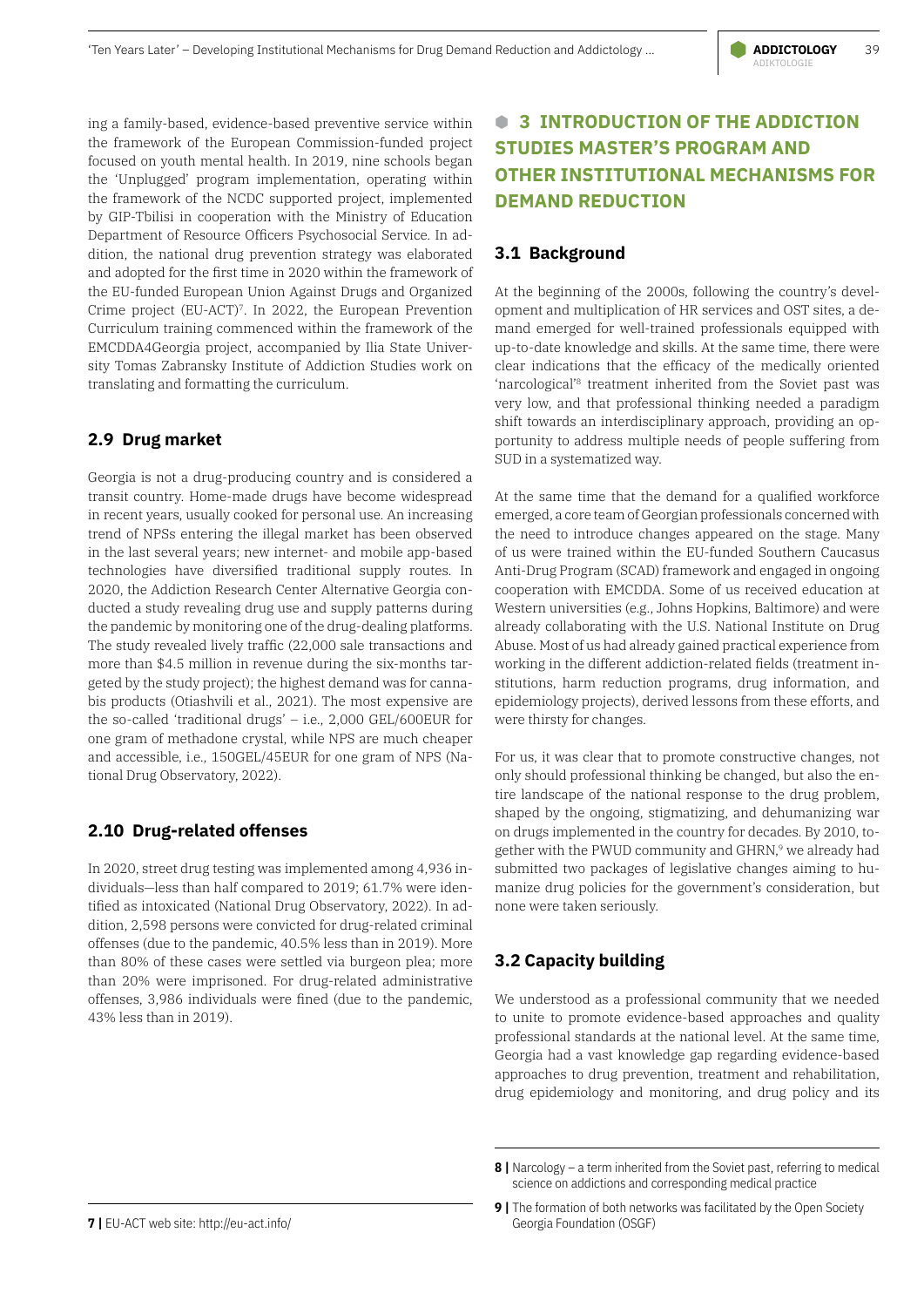evaluation. We realized that no change was possible without addressing this knowledge gap.

Professionals currently working needed an upgrade in knowledge and skills. We were also interested in developing a new generation of professionals equipped with current knowledge and skills and, most importantly, new thinking based on respect for human rights and scientific evidence. At this very moment, the SCAD program gave us the resources to closely cooperate with a team of Czech colleagues at the Prague Charles University First Medical Faculty Addictology Department<sup>10</sup>. The latter was a life-changing experience for the Georgian team<sup>11</sup>.

Our Czech colleagues had a solid experience in successfully promoting drug reforms in their country, changing drug policies' landscape, creating an efficient system of national drug monitoring, establishing educational programs in Addictology of different (bachelor's, master's, and doctoral) levels (Miovsky et al., 2015; Miovsky et al., 2016). They expressed willingness and enthusiasm to share their experience in creating institutional mechanisms for addictology education, as well as knowledge of similar programs in other countries (Ferrer et al., 2021; Miovsky et al., 2021).

In 2010, a core group of Georgian professionals working in addictions and related fields (medical doctors, psychologists, social workers, educators, media professionals) was brought to Prague Charles University for the first addictology course. The Czech Development Agency (CzDA) and the U.S. Agency for International Development (USAID) supported this initiative.

The 2010 training topics included evidence-based drug demand reduction programs (prevention and treatment) and HR, community-based rehabilitation, drug policy, drug epidemiology, drug situation monitoring, and advocacy. In 2012, trainings continued with financial support from CzDA, in a Training of Trainers (ToT) format. After completing the advanced ToT courses on the same topics, all trainees conducted sessions with the larger circle of colleagues (as a 'final exam') and were certified as addictologists by the Charles University team. The first/core group of the Georgian addictologists was formed, filled with enthusiasm to create institutional mechanisms for addictology education.

### **3.3 Inter-university cooperation**

The Georgian group of trained addictologists began to work on the master's (MA) level program and preparation for opening MA and the lifelong courses. We had to choose the pilot university for the program carefully: an institution interested in innovation and willing to provide support. We found Ilia State university open to innovations and enthusiastic about hosting

us. Since we aimed to introduce a new interdisciplinary profession, we invited colleagues of different but relevant backgrounds (medical doctors, psychologists, social workers, lawyers, economists, and journalists). This was done at the very beginning of creating our MA program. These colleagues came from three other leading Georgian universities: Batumi State University, Georgian Institute of Public Administration, and Tbilisi State Medical University.

To support our cooperation and assure Czech colleagues' involvement, under the leadership of the Charles University team, we wrote and submitted the Tempus project, 'Creating Institutional Mechanisms for Addictology Education in Georgia – ADDIGE,' in 2011. The project succeeded with the second attempt in 2012, and the joint Czech-Georgian team began implementation in 2013. In addition to the universities mentioned above, the University of Hamburg (Germany) and Jagiellonian University (Poland) joined the consortium. Evaluators consider the project a success story, providing a role model for other similar initiatives<sup>12</sup>.

In addition to the planned outcomes, during the project course, in cooperation with the Charles University team<sup>13</sup>, we translated, formatted, and piloted a comprehensive social influence ('Unplugged') evidence-based universal preventive intervention program in 2013 (Javakhishvili et al., 2014) and began to advocate for its implementation. It took six years, with national implementation starting in 2019.

The most important institutional change that came out of the Georgian-Czech cooperation and ADDIGE project was to launch the Addiction Studies MA program at Ilia State University. In addition, different addiction science courses were integrated at various levels (bachelor's, master's, doctoral) at all the three Georgian universities involved in inter-university cooperation.

### **3.4 Preparing grounds for introducing The Addiction Studies MA Program**

The written program was peer-reviewed and improved based on the Charles University colleague's feedback. The MA program was then submitted to the Ministry of Education and Science of Georgia Accreditation Council with a request to introduce a new profession. The accreditation process was catalyzed by the fact that ADDIGE project introduced the following institutional novelties in the field of drug demand reduction and education:

**B** A comprehensive package of **MA syllabi was produced.** The Georgian experts (future lecturers of the program) wrote syllabi for the following courses: Prevention of Addictions, Drug Epidemiology, Drug Situation Monitoring,

**<sup>10 |</sup>** The Czech team entered this long-term cooperation under the leadership of Professor Tomas Zabransky, together with Professor Michal Miovsky, Vendula Belackova, Barbara Janikova, Daniela Kmetonyova, and other Czech colleagues.

<sup>11 |</sup> Tomas Zabransky and David Otiashvili were initiators of continuing cooperation, after the SCAD Program ended, in the inter-university cooperation format, together with Jana Javakhishvili, Irma Kirtadze, Nino Balanchivadze, Tina Tsomaia, and other Georgian colleagues.

<sup>12 |</sup> Professor Tomas Zabransky was a leader of the project. For more information, please see: [https://www.adiktologie.cz/rozvoj-lidskych](https://www.adiktologie.cz/rozvoj-lidskych-zdroju-vyzkumnych-podkladu-a-standardu-kvality-v-oboru-adiktologie-trans-disciplinarni-vedy-o-zavislostech-v-gruzii--addige)[zdroju-vyzkumnych-podkladu-a-standardu-kvality-v-oboru](https://www.adiktologie.cz/rozvoj-lidskych-zdroju-vyzkumnych-podkladu-a-standardu-kvality-v-oboru-adiktologie-trans-disciplinarni-vedy-o-zavislostech-v-gruzii--addige)[adiktologie-trans-disciplinarni-vedy-o-zavislostech-v-gruzii--addige](https://www.adiktologie.cz/rozvoj-lidskych-zdroju-vyzkumnych-podkladu-a-standardu-kvality-v-oboru-adiktologie-trans-disciplinarni-vedy-o-zavislostech-v-gruzii--addige)

<sup>13 |</sup> Professor Michal Miovsky was supervising this initiative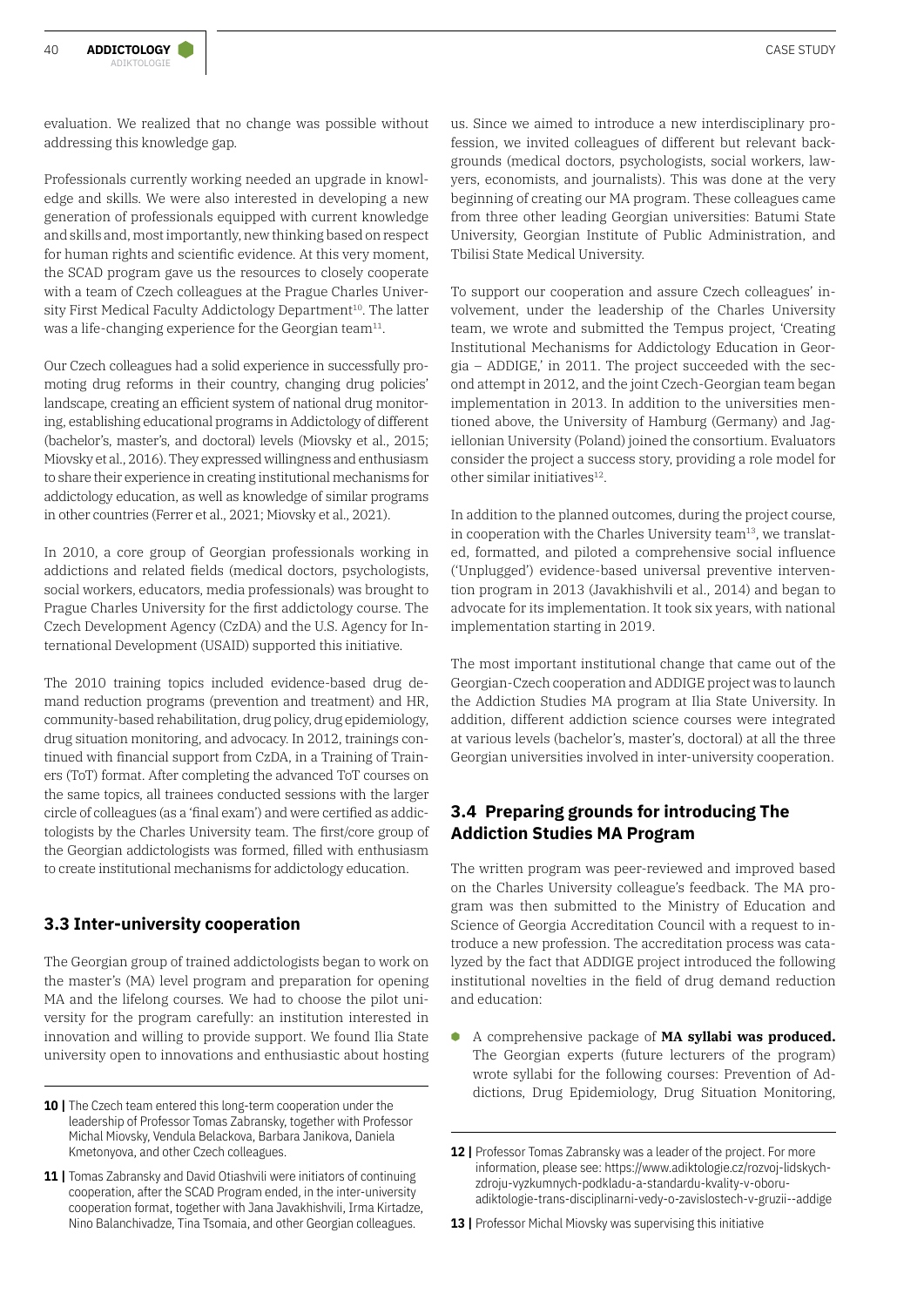Neuro-mechanisms of Addictions, Drug Legislation and Policies, Research Methods in Addiction Studies, Drug Treatment, Harm Reduction, Case Management, Drug Counselling, Motivational Interviewing, Health Programs Planning, Management and Evaluation, Health Policy. The package was peer-reviewed by the Charles University team.

- **B** Simultaneous with the MA program, the life-long education courses were elaborated and introduced at Ilia State University in addiction treatment, prevention, harm reduction, evidence-based psychological therapies, psychological trauma, and SUD co-morbidity treatment. This created opportunities for already acting professionals to upgrade their knowledge and skills.
- To assure the creation of a relevant informational resources, a package of nine handbooks was translated from English into Georgian, relevant to both lifelong courses and the MA program: ASSIST package, Drug Counselling handbook, Motivational Interviewing handbook, Cognitive Behavioral Therapy handbook, etc.
- **B** Based on a study of documents on international standards in drug treatment, prevention, and harm reduction, we created a package of national documents on corresponding professional standards.
- **B** The drug situation monitoring continued by coordinating drug information and producing drug reports to map resources, identify gaps, and assure valid, quality, and comparable drug information.14
- The Institute of Addiction Studies<sup>15</sup> was founded at Ilia State University in 2013 as an institutional tool to maintain addiction research within the university setting and manage the Addiction Studies MA program ([https://iliauni.edu.](https://iliauni.edu.ge/en/iliauni/institutebi-451/adiqtologiis-instituti) [ge/en/iliauni/institutebi-451/adiqtologiis-instituti](https://iliauni.edu.ge/en/iliauni/institutebi-451/adiqtologiis-instituti)). The Institute functions as a research lab staffed by a director and a project coordinator; researchers with relevant expertise are invited to implement particular research projects.
- **B** In 2013, the first generation of Georgian addictologists trained by the Charles University experts founded the
- 14 | Background: Within the framework of the above-mentioned SCAD program, the first five drug national reports (for 2003, 2004, 2005, 2008, and 2009) were written by the authors of this paper together with the group of colleagues. During all these years (since 2002), the SCAD program was the lobbying foundation of the national drug monitoring center, but without success, as there was no political will in the country. After the SCAD program ended in 2010, to prevent a gap in drug monitoring, the authors of this paper and several other colleagues continued to issue drug situation summaries (for 2010, 2011, 2012) as volunteers, and sent them to the EMCDDA website. Within the framework of the ADDIGE project, they continued issuing annual drug reports (for 2013, 2014, and 2015). When ADDIGE ended, the team continued as volunteers and issued the annual drug report for 2018. In 2019, the newly founded National Drug Observatory took over drug situation monitoring. All drug reports listed in this paragraph are available at <https://altgeorgia.ge/>
- 15 | In 2021 the institute was renamed Ilia State University Tomas Zabransky Institute of Addiction Studies.

Georgian Association of Addictologists ([http://addictology.](http://addictology.ge/ka/about-us-2/) [ge/ka/about-us-2/](http://addictology.ge/ka/about-us-2/)). This is a membership-based professional society promoting quality professional standards and advocating for evidence- and human rights-based drug policies. The Georgian Association of Addictologists unites researchers, educators, clinicians, and managers of addiction treatment/rehabilitation, preventive, and harm reduction services, which was necessary to prepare the groundwork for a practice component of the MA program.

Together with the quality MA level program's documentation package, these efforts convinced the Georgian Ministry of Education and Science Accreditation Council that the endeavor was worthwhile. As a result, the Addiction Studies MA program was accredited, and the Ministry of Education and Science incorporated the new profession into its list of professions. As a result, the program began to operate within the School of Arts and Science at Ilia State University in the fall of 2015.

### **3.5 Addiction Studies MA Program description**

The Ilia State University Addiction Studies Master's Program consists of four semesters and 120 credits<sup>16</sup>. The program aims to develop professionals who can study addictions, acquire corresponding professional skills, use this knowledge and skills in the relevant professional contexts, and make ethical choices and informed decisions. These professional contexts include research, practice (treatment, rehabilitation, prevention, and harm reduction), drug monitoring, drug advocacy, and drug policy.

The program is interdisciplinary. The admission criteria include a bachelor's degree (or its equivalent) in medicine, social sciences, life sciences, law, business administration, social work and/or education (1) and good command of English (B1 level). Each year the program accommodates 8 to 10 students.

The program components are as follows: mandatory and elective courses (90 ECTS), practice/internship in different addiction-focused organizations (6 ECTS), and the master's thesis research project (25 ECTS).

The courses in the first semester focus on explaining and understanding addictive behavior from the perspective of different sciences, corresponding fundamental theories, and the newest evidence; learning various evidence-based interventions focused on changing addictive behavior; and basics of drug monitoring. The second semester courses focus on addiction treatment and managing different programs related to addictive behavior. The third semester courses focus on drug strategies, policy, and evaluation. In the last semester, students undergo internship/practice while working on their master's thesis. A brief description of the courses by semesters appears in *Table 1.*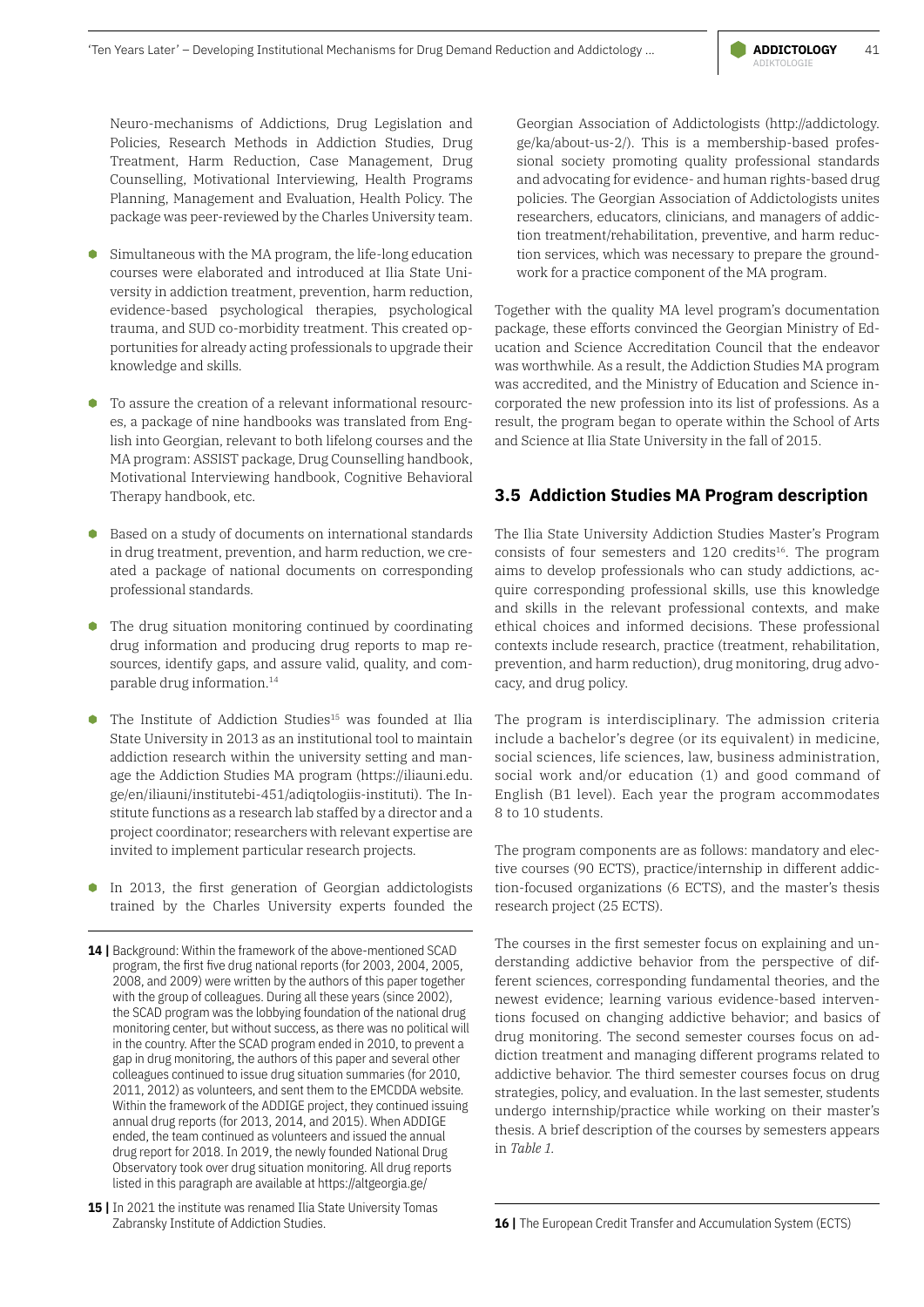### **Table 1 |** Overview of the Addiction Studies MA Program courses by semesters

|                     | Course                                                                                           | <b>Status</b> | <b>Hours</b> |   | <b>Contact Credits Themes covered</b>                                                                                                                                                                                                                |
|---------------------|--------------------------------------------------------------------------------------------------|---------------|--------------|---|------------------------------------------------------------------------------------------------------------------------------------------------------------------------------------------------------------------------------------------------------|
| The First Semester  | Drug Monitoring                                                                                  | O[1]          | 30           | 6 | Drug monitoring system, drug information map and drug annual report,<br>drug indicators including five key epidemiological indicators                                                                                                                |
|                     | Epidemiology                                                                                     | $\bigcirc$    | 32           | 6 | Health epidemiology - definition, principles and methods, drug<br>epidemiology, determinants of addiction-related conditions in specified<br>populations                                                                                             |
|                     | Neurobiological<br>Mechanisms of<br>Addictions                                                   | $\bigcirc$    | 32           | 6 | Influence of different classes of psychoactive drugs on brain, and<br>underlying neuro mechanisms                                                                                                                                                    |
|                     | Prevention of Addictions                                                                         | 0             | 30           | 6 | Drug prevention principles and methods, school-, family- and<br>community-based prevention, international standards of drug prevention<br>(United Nations Office of Drugs and Crime - UNODC; EMCDDA), evidence-<br>based programs of drug prevention |
|                     | Psychopathology                                                                                  | E[2]          | 60           | 6 | Introduction to psychopathology, international diagnostic classifiers<br>of disorders, diagnostic criteria of mental health disorders, including<br>substance use disorders (SUD)                                                                    |
|                     | Personal Growth<br>Oriented Counselling                                                          | Е             | 60           | 6 | Theory and practice of Humanistic-existential client-centered counselling<br>- principles, methods, and processual characteristics                                                                                                                   |
| The Second Semester | Counselling and<br>Psychological Therapies<br>for People with<br>Addictions (core course)        | $\bigcirc$    | 30           | 6 | Different paradigms of counselling and psychological therapies, ethical<br>code and corresponding regulatory documents, evidence-based<br>counselling modules for drug addiction                                                                     |
|                     | Research Methods in<br>Addictology (core course)                                                 | $\bigcirc$    | 32           | 6 | Qualitative and quantitative approaches in the field of addiction studies.<br>Different study designs and methodologies                                                                                                                              |
|                     | Reduction of Harm<br>Caused by Drug Use                                                          | $\bigcirc$    | 36           | 6 | Harm reduction (HR) interventions, from philosophy of HR to its practices,<br>planning, implementing, and evaluating harm reduction programs                                                                                                         |
|                     | Treatment of SUD                                                                                 | O             | 36           | 6 | Modern treatment approaches to addictions, relevant treatment<br>guidelines and protocols, planning, implementing, and evaluating<br>treatment programs                                                                                              |
|                     | Motivational Interview                                                                           | Е             | 30           | 6 | Philosophy, theory, and practices of Motivational interview, different<br>techniques, and formats of work                                                                                                                                            |
|                     | Healthcare Programs                                                                              | Ε             | 32           | 6 | Planning, implementing, and evaluating public health (promotion,<br>prevention, early detection, and intervention, treatment, and<br>rehabilitation) programs                                                                                        |
|                     | Cognitive Behavioral<br>Therapy (CBT)                                                            | E             | 30           | 6 | CBT foundations, principles, components and techniques, CBT case<br>formulation and treatment plan, evidence-based CBT modules                                                                                                                       |
| The Third Semester  | Research Methods<br>in Addiction Studies<br>(advanced course)                                    | 0             | 36           | 6 | Designing and implementing qualitative and quantitative (mini) projects,<br>data processing and analysis, writing corresponding research reports                                                                                                     |
|                     | Case Management (CM)<br>in Addictology                                                           | $\bigcirc$    | 30           | 6 | Definition, philosophy, principles, and standards of CM; CM in prevention,<br>treatment and harm reduction services, multidisciplinary teamwork,<br>intervision and supervision                                                                      |
|                     | Drug Policy and Legal<br>Aspects of Addictions                                                   | $\bigcirc$    | 34           | 6 | Drug policy foundations, different frameworks of drug policy, human<br>rights and drug policies, War on Drugs approach and its impact on PWUD,<br>people with SUD and public health                                                                  |
|                     | <b>Biostatistics</b>                                                                             | $\bigcirc$    | 34           | 6 | Application of statistical methods and techniques to scientific research in<br>addiction field                                                                                                                                                       |
|                     | Academic Writing                                                                                 | $\circ$       | 34           | 6 | Professional ethics and prevention of plagiarism, working with scientific<br>data basis, utilizing search tools, writing scientific papers, preparing<br>abstracts, verbal and poster presentations                                                  |
|                     | Counselling and<br>Psychological Therapies<br>for People with<br>Addictions (advanced<br>course) | E             | 30           | 6 | Different (psychodynamic, behavioral, cognitive, existential) paradigms of<br>counselling; Counselling of addictions; evidence-based CBT module for<br>SUD, Relapse prevention                                                                       |
|                     | Art Therapy for People<br>with Addictions                                                        | Ε             | 30           | 6 | Art therapy – principles, methods, and formats of work with people with<br>SUD and Gambling disorder                                                                                                                                                 |
|                     | <b>Healthcare Policies</b>                                                                       | Ε             | 31           | 6 | Healthcare systems, policies, and management; advantages and<br>disadvantages of different Healthcare models                                                                                                                                         |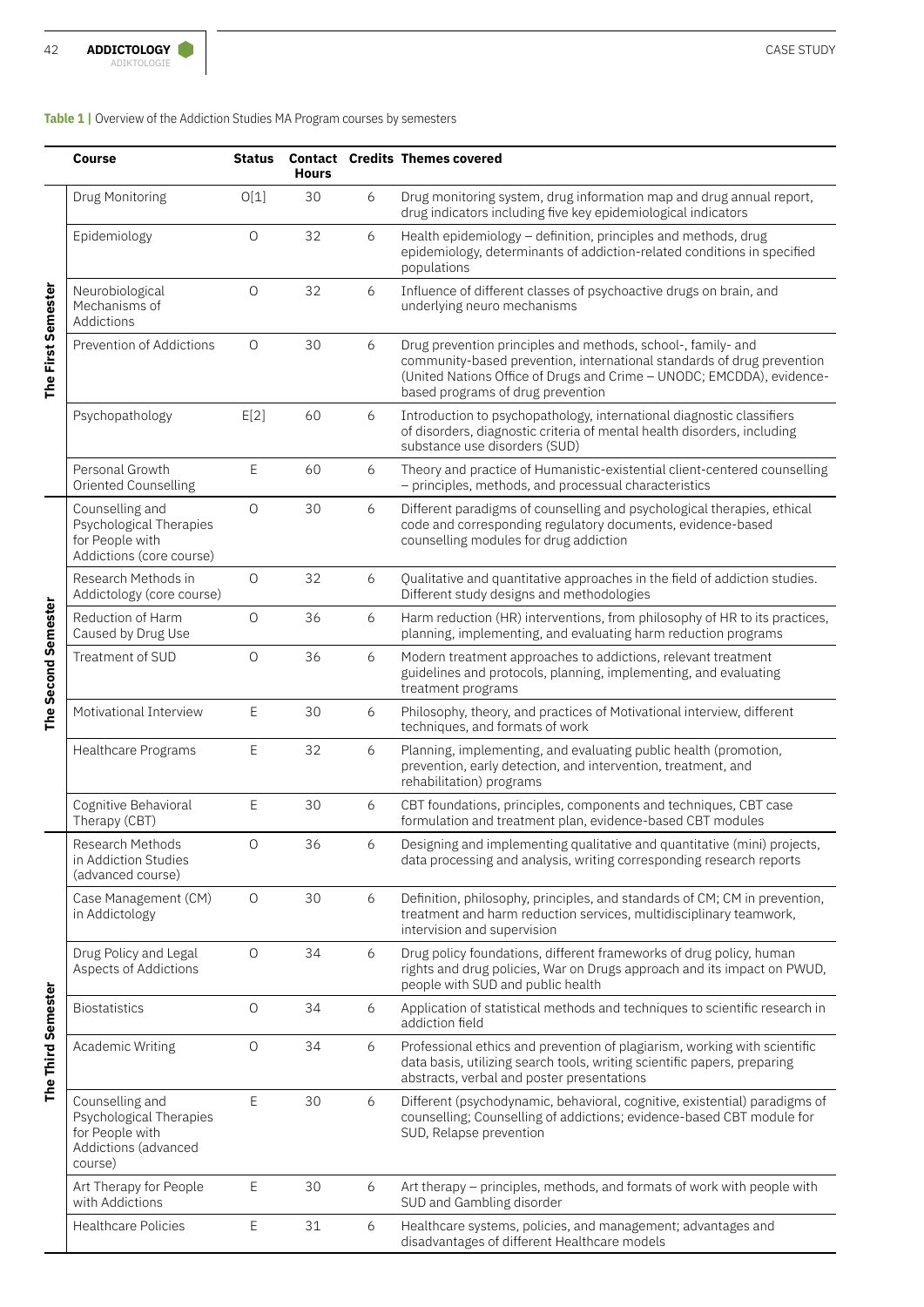

| Semester<br>Fourth<br>The | Practice/Internship | ( ) | 30  | 6  | Internship/practice component is implemented in cooperation with major<br>stakeholders in the field - service-provider, drug monitoring and research<br>organizations. Based on memorandum of understanding, signed between<br>the Ilia State University and practice organizations, students are offered<br>different options for internship (addiction-focused research think-tank,<br>substitution therapy clinics, outpatient psychological treatment center<br>for people with gambling disorder, harm reduction outreach services,<br>etc.). Students are choosing three organizations stemming from their<br>interests and professional preferences, and spend one month in each<br>organization - job-shadowing professionals, participating in ongoing<br>studies as junior researchers, attending counselling sessions, etc. At the<br>end of internship, they write reflection report, and receive feedback from<br>practice supervisors. |
|---------------------------|---------------------|-----|-----|----|------------------------------------------------------------------------------------------------------------------------------------------------------------------------------------------------------------------------------------------------------------------------------------------------------------------------------------------------------------------------------------------------------------------------------------------------------------------------------------------------------------------------------------------------------------------------------------------------------------------------------------------------------------------------------------------------------------------------------------------------------------------------------------------------------------------------------------------------------------------------------------------------------------------------------------------------------|
|                           | Research Project    | 0   | N/A | 24 | Students design/plan study together with their supervisors, implement it,<br>analyze data, write MA thesis, and defend the dissertation at the end of<br>the 4th semester.                                                                                                                                                                                                                                                                                                                                                                                                                                                                                                                                                                                                                                                                                                                                                                           |

[1] O – Obligatory course

[2] E – Elective course

### **3.6 Program outcomes to date**

Since 2015, 42 students have graduated from our program, and 37 of them work in drug response (treatment, prevention, harm reduction, advocacy, research, monitoring). Some work as top managers of OST programs and harm reduction services and are introducing the multidisciplinary approach and case management. Others are acting journalists and play a crucial role in advocating for drug policy changes; some of them work in the National Centre for Disease Control and Public Health and contribute to introducing standards for collecting information on Drug Treatment Demand Indicator. The Ministry of Justice Interagency Coordinating Council recruited two of our graduates to serve for the National Drug Observatory (NDO), founded in 2019.

Annually, the Ilia State University Quality Assurance Department's independent experts collect student feedback on their satisfaction with the program. They also collect feedback from graduates on how the knowledge and skills they acquired during the program apply to their workplaces. The feedback from both students and graduates is usually positive, stressing a good balance between theory and practice, providing students and graduates the opportunity to acquire both knowledge and skills and be competitive in a job market.

Our team launched an effort to establish the institutional mechanism for drug monitoring in 2002 within the SCAD framework. Attempts to create a drug monitoring unit succeeded after the country started implementing requirements based on the Georgia-EU association agreement. The NDO has functioned since 2019, and we consider it one of the most strategic drug-related agencies in the country. It is staffed by our graduates, who have already issued two country reports (for 2019 and 2020). NDO plays an active role in facilitating/coordinating the National Drug Strategy and implementing corresponding action plans. During these processes, our program graduates introduce corresponding international standards to the national agencies to ensure an evidence-based approach. Currently,

NDO also coordinates the process of introducing European Drug Prevention Curricula in<sup>17</sup> among the relevant agencies.

Based on these developments, creating and activating institutional mechanisms for addictology education could itself serve as an institutional tool for introducing constructive changes in the field of drug response.

### **3.7 Recent developments: online mode of teaching**

Since the COVID-19 pandemic began in Georgia in March 2020, the Ilia State University moved to an online teaching model. For the Addiction Studies MA program, the transition process went efficiently. Modern online teaching technologies/methodologies and different platforms for online communication opened new opportunities for blended teaching and research. Moreover, this technological breakthrough shortened distances and opened new opportunities for international cooperation, e.g., currently, the Ilia State University Addiction Studies MA program and the University of Barcelona Master's in Drug Dependence program (Ferrer et al., 2021) are cooperating on a research project focused on studying drug use-related mental health needs of Georgian migrants living in Spain.

### **B 4 DISCUSSION**

#### **4.1 International cooperation**

To promote changes in the drug demand reduction field for a post-totalitarian country such as Georgia, it is crucial to connect with the international community of colleagues and professional and academic organizations. This connection assures a social capital for promoting evidence-informed institutional

**<sup>17 |</sup>** Within the framework of the EMCDDA4Georgia project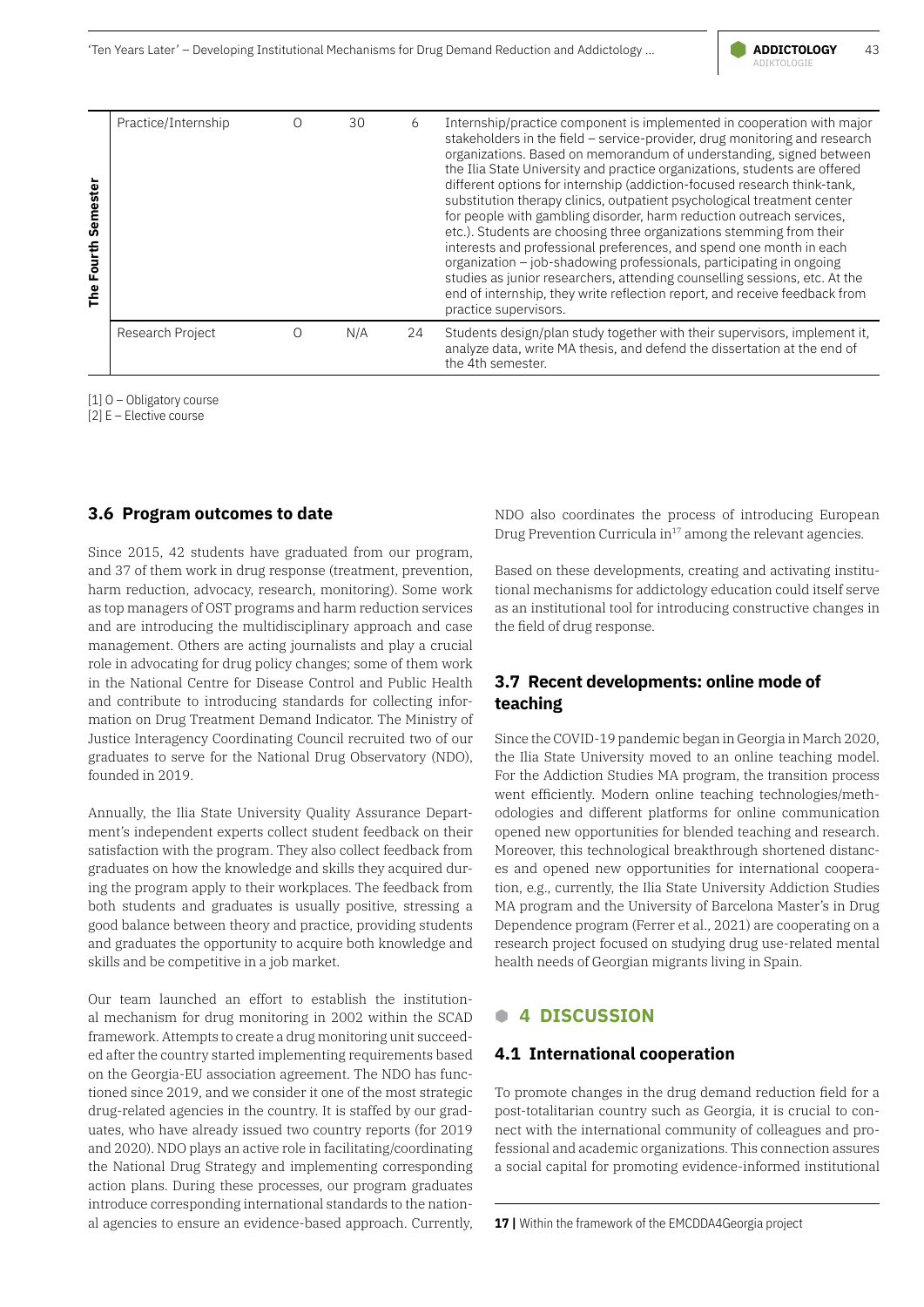changes. Therefore, international, and especially inter-university cooperation was and remains a key priority for the Georgian community of addictologists.

The Ilia State University Addiction Studies MA program has been heavily engaged in inter-university cooperation since its foundation in different formats; currently, within the framework of the International Consortium of Universities for Drug Demand Reduction (ICUDDR), a global collaboration forum providing opportunities for the exchange of expertise and experiences, as well as research cooperation ([https://www.icud](https://www.icuddr.com/aboutus/)[dr.com/aboutus/](https://www.icuddr.com/aboutus/)). The ICUDDR collaboration is also helpful in planning further development of the MA program, based on learning from different models of addictology education and training in place in different countries (Miovsky et al., 2021).

The recent breakthrough in using modern technologies catalyzed by the global pandemic creates even more opportunities for inter-university cooperation, e.g., we can organize international online research summer schools for students and intensify the (online) exchange of students and academic staff, etc. Lessons emerging from these new experiences will advance inter-university cooperation even further.

### **4.2 "Motivators" for introducing addictology education in Georgia**

Several factors motivated the development of a system of addictology education in Georgia: i. A worsening drug problem accompanied by an expansion of the treatment and harm reduction infrastructure required more qualified treatment professionals; ii. An obvious inefficacy of the predominantly medical model of SUD treatment in the country created a demand for a paradigm shift towards multidisciplinary care and interdisciplinary education. This is similar to a situation in Spain in the early 1980s when the Drug Dependency MA program was introduced at Barcelona University (Ferrer et al., 2021). Similar demands motivated the launch of a system of addictology education in the Czech Republic in the early 2000s (Miovsky et al., 2015). However, in Georgia, a country with 70 years of living in a totalitarian regime, an additional motivational driver existed to initiate the program. Namely, almost two decades of unsuccessful attempts of promoting human rights and evidence-based approaches to drug demand reduction led to the insight within the local professional community that transformational changes could be achieved by establishing mechanisms of quality addictology education. In addition, raising a new generation of addictologists equipped with contemporary knowledge and skills was seen as a way to achieve constructive changes. Recent developments proved this assumption to be true.

### **4.3 System of addictology education in Georgia**

The academic system of addictology education that was put in place in Georgia in 2015 implies the MA level program — similarly to the University of Barcelona Master's in Drug Dependence (Ferrer et al., 2021). This is different from the Charles University approach, where there is a three-level education system, including bachelor's, master's, and doctoral levels; the bachelor's degree qualifies the graduates for clinical work (Miovsky et al., 2015; Miovsky et al., 2016). Despite the gradual growth of demand reduction infrastructure in Georgia, there are still not many relevant jobs. Every year, 8 to 10 students graduate from the Ilia State University Addiction Studies MA programs, and most of them are employed. But if we have more students (e.g., at a bachelor's level as in the Czech Republic), they will most probably have difficulties with finding jobs, which we would like to avoid. Therefore, future program development of a doctoral level is foreseen as a way to increase academic capacity in the field.

# **B 5 CONCLUSIONS AND LESSONS LEARNED**

**A core group of professionals with intrinsic motivation to promote changes is needed.** To promote changes in the field of drug response in Georgia, a core team of dedicated professionals with intrinsic motivation to enact changes is needed. It is crucially important for such a group of professionals to be supported by experienced colleagues with a solid background in reforming the drug field. The Czech drug policy reformers and team of addictologists from Charles University served as a support force and a role model for the Georgian community of addictologists.

**Multi-stakeholder cooperation involving both national and international partners is important.** In the post-totalitarian state, it is difficult to promote changes without the consolidation of professional community and civil society, and without support from outside the country. The local professionals need to cooperate closely with the target group (PWUD community organizations) and with international partners. No changes are possible without cooperation with the government to the extent that the political situation allows. Therefore, local and international networking and multi-stakeholder cooperation are paramount.

**International political processes can significantly catalyze changes.** The international political processes create a crucially important political context for promoting reforms. In the case of Georgia, the Association Agreement with the European Union played a critical role in assuring a local political will to introduce certain changes  $-$  i.e., creating National Drug Observatory, elaborating national drug strategy, moving towards evidence-based prevention, etc.

**International and inter-university cooperation focused on capacity building is crucial.** The international and interuniversity cooperation-focused projects make a lot of difference. The large-scale (Open Society Institute and Open Society Foundation projects, EU-funded programs such as SCAD, TEMPUS ADDIGE, EU-ACT, and EMCDDA4Georgia), as well as smallscale initiatives (USAID and CzDA-funded projects focused on developing institutional mechanisms for addictology education) created opportunities for learning and capacity building, exchanging experiences, upgrading professional knowledge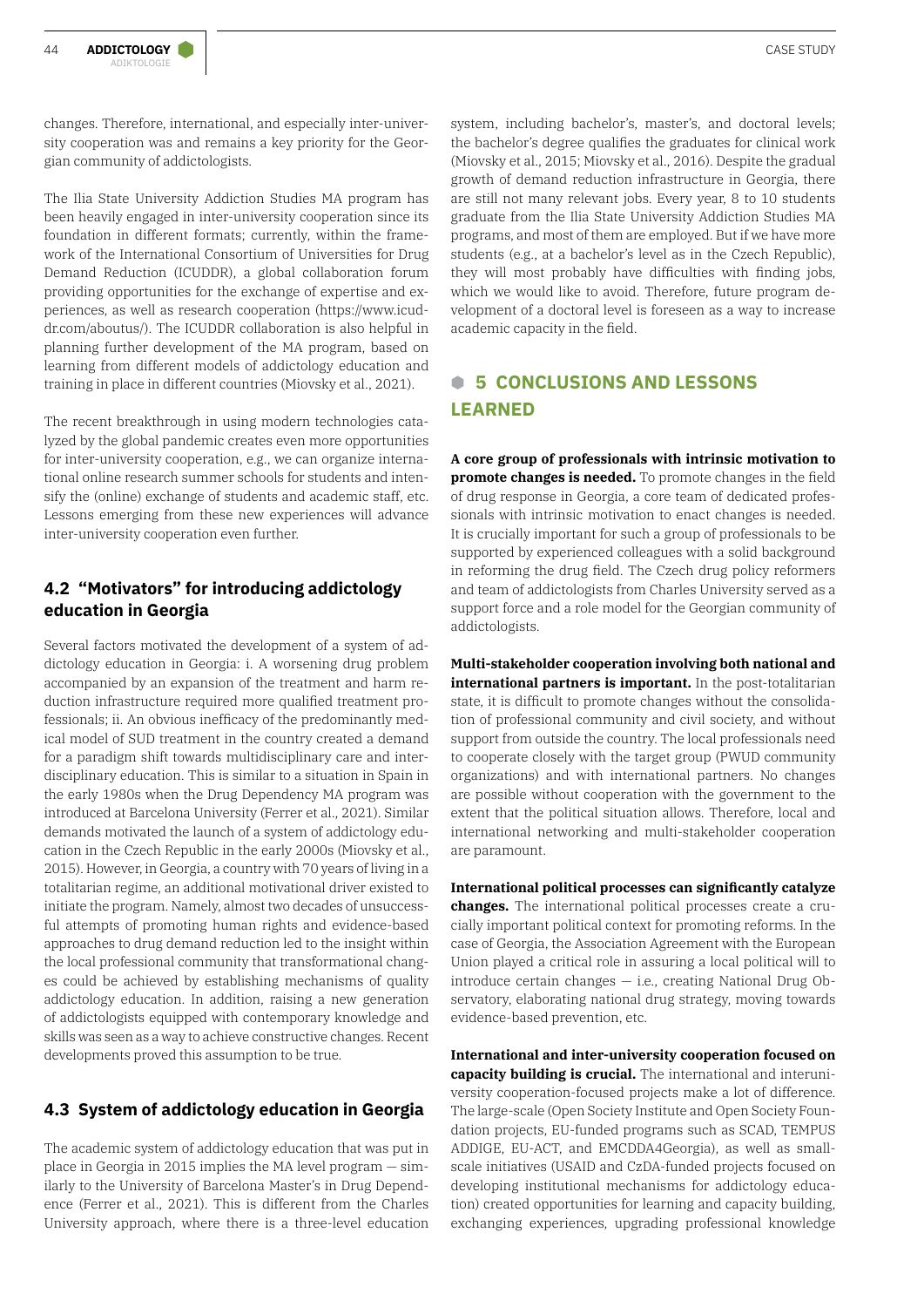

and skills, translating relevant literature and making it accessible for a wider professional community in the country. In addition, these projects played a vital role in lobbying and advocating evidence- and human-rights-based policies.

**Addictology/Addiction Studies education itself serves as a factor for catalyzing changes.** Building sustainable institutional mechanisms in the drug response field is crucial. Especially important in this regard are the university master's level program and life-long education in addictology/addiction studies, which create sustainable mechanisms to raise a new generation of competent professionals. The graduates of the Addiction Studies Master's Program working in the governmental agencies and non-governmental sector may, again, function as change agents promoting reforms focused on introducing evidence-based and human rights-based approaches in the field of drug response.

**Patience: the key strategic resource while promoting changes.** And last but not least: while working on promoting reforms in the field of the national drug response in the post-totalitarian state, the most important strategic resource that one needs to be equipped with is patience. It took six years to start implementing the 'unplugged' program in 2019 since its formatting in 2013; establishing the National Drug Observatory took 17 years. This was a long journey, full of disappointments, but not without rewards either. And patience was a key resource during this journey, preventing us from giving up. But we are still at the beginning of this journey of changes - work on reforming the national drug response in Georgia is an ongoing project.

**Authors' contributions:** JDJ, DO and IK designed and implemented the case study, analyzed and interpreted its results. JDJ conceptualized and produced the first draft of the manuscript. All authors participated in the review and revision of the initial manuscript and approved its final version. **Declaration of interest:** The authors have nothing to declare.